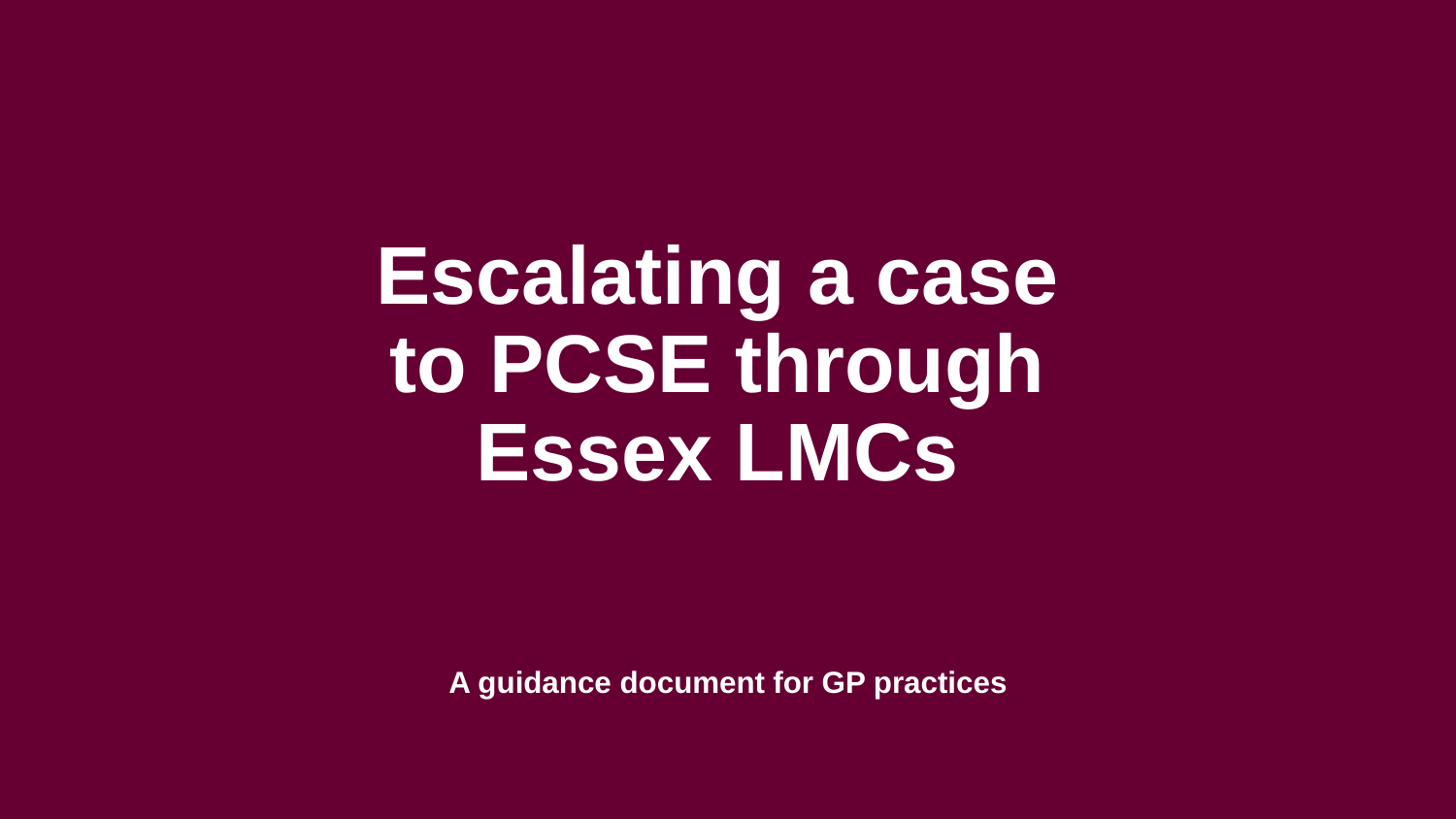## **Background**

**As practices will no doubt be aware, it is extremely difficult to escalate outstanding issues with PCSE. Whilst the LMC has previously had some success with escalations via GPC, it is not ideal.**

**GPC has been working for some months with PCSE to agree an escalation process for LMCs and at the beginning of March 2022, PCSE proposed a solution. They rolled out a pilot scheme requesting that GPC identify a small number of LMCs to trial the process for a month and Essex LMCs agreed to participate along with three other LMCs nationally.**

**The trial period has long since surpassed one month and Essex LMCs continue to trial this process. It is expected that this scheme will soon be rolled out nationwide.**

**Essex LMCs continue to escalate cases to PCSE on a regular basis.**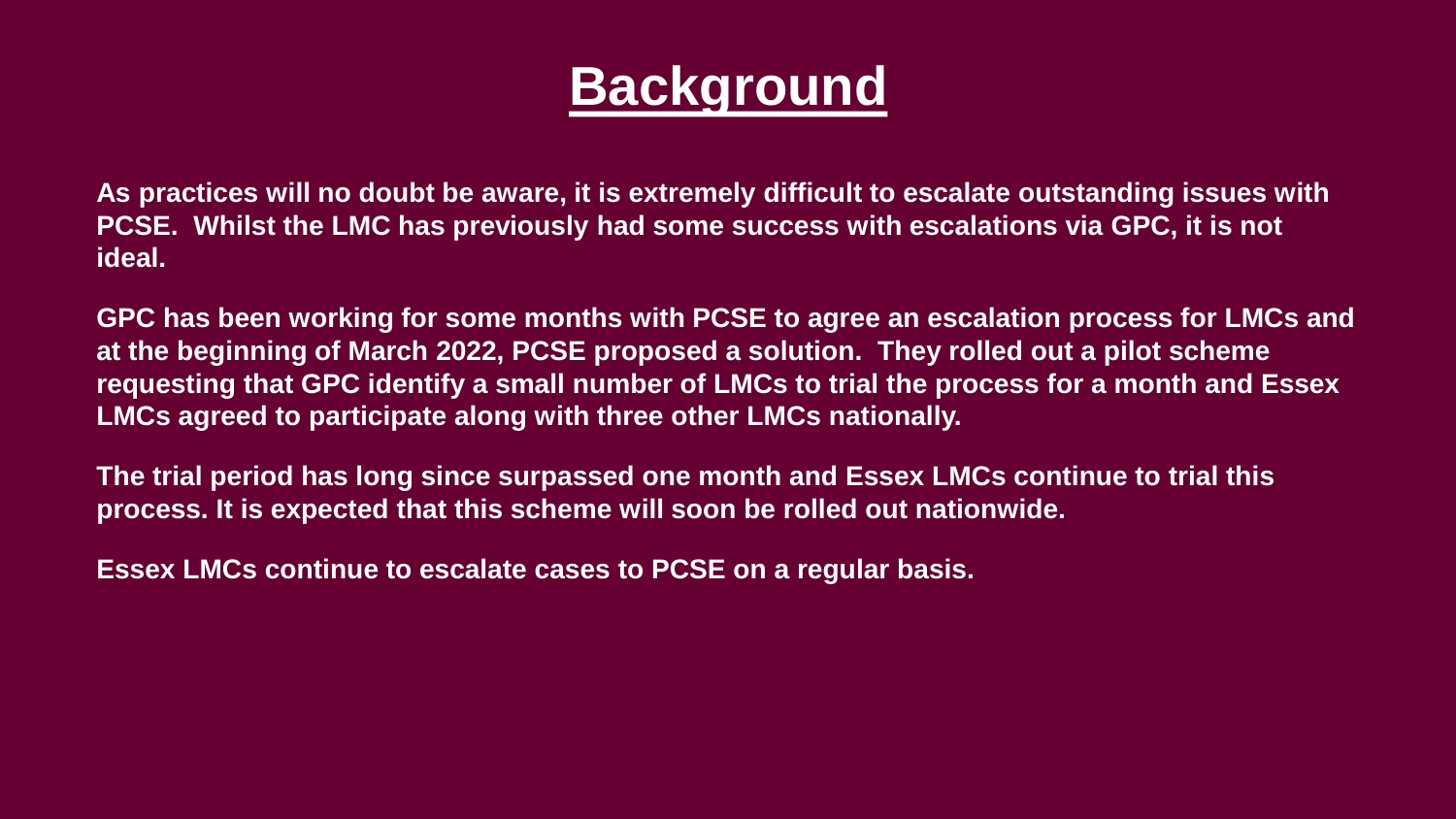# **When is it time to escalate a constituent's case?**

**PCSE aims to get things right, first time. On occasions though, a constituent (that is a GP or practice staff member) may ask the LMC for support in seeking resolution of their case(s). Essex LMCs can escalate a query if one of the following situations applies:**

- The constituent is experiencing **severe financial hardship,** or
- There is a potential **risk to patient safety,** or
- The constituent has been **waiting for over 40 days** since first raising the issue with PCSE, has a valid CAS number, and has reason to believe that resolution is not imminent.

For any cases that were first raised less than 40 days ago or are not causing financial hardship or a risk to patient safety, the constituent should still follow the usual [Contact Us](https://pcse.england.nhs.uk/contact-us/) process with PCSE.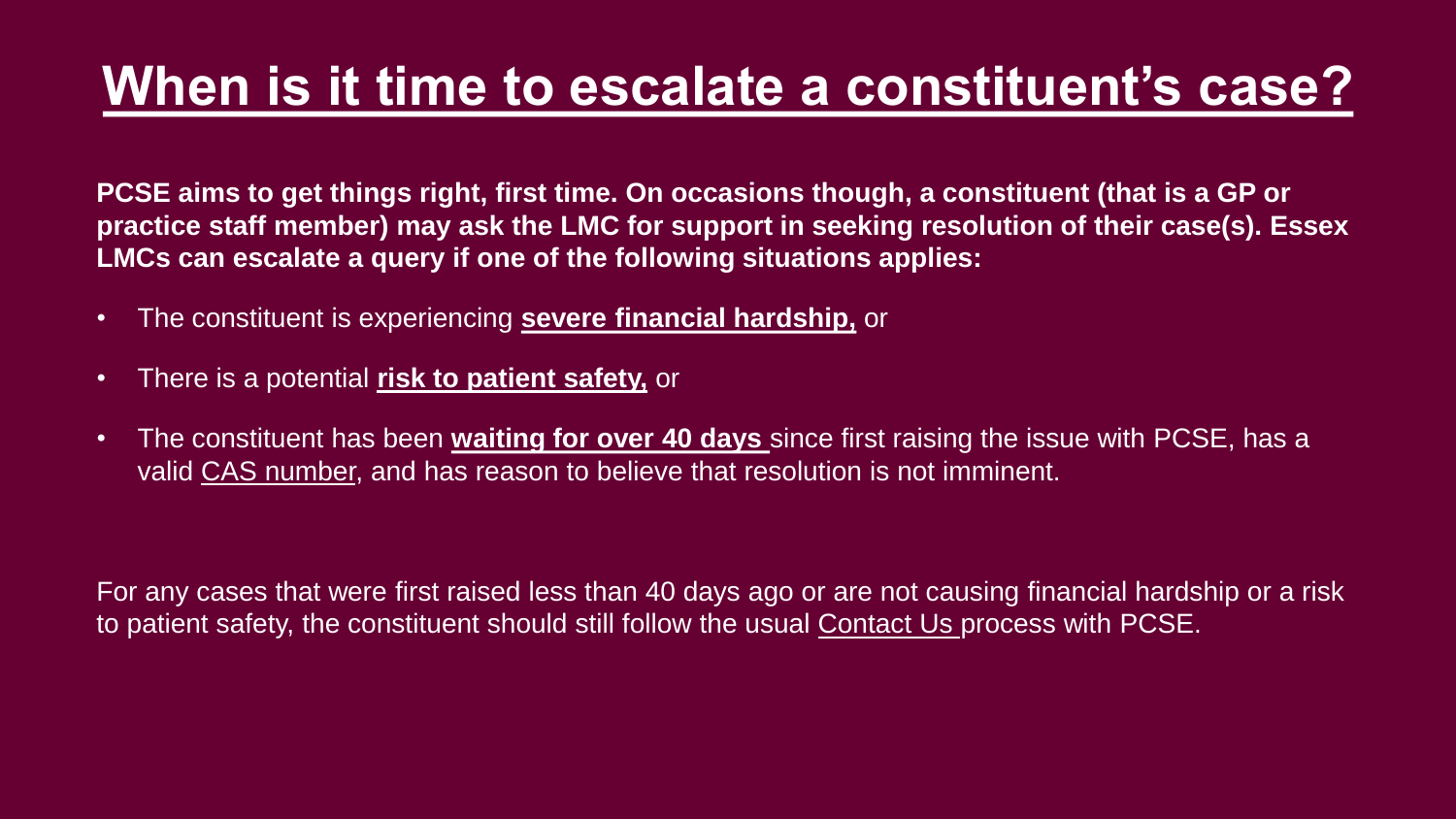### **Escalating cases that have been unresolved for over 40 days**

If the constituent has been **waiting for over 40 days** since first raising the issue with PCSE, has a valid CAS number, and has reason to believe that resolution is not imminent, please follow the following process.

- 1) Ensure you have all details of the issue together with the latest case reference number (the correct format is CAS-XXXXXXX-XXXXXX).
- 2) Complete an Essex LMCs escalation form (as shown on the right), and forward to the LMC.

**\_\_\_\_\_\_\_\_\_\_\_\_\_\_\_\_\_\_\_\_\_\_\_\_\_\_\_\_\_\_\_\_\_\_\_\_\_\_\_\_\_\_\_\_\_\_\_\_\_**

3) The LMC will then e**scalate your form to PCSE.**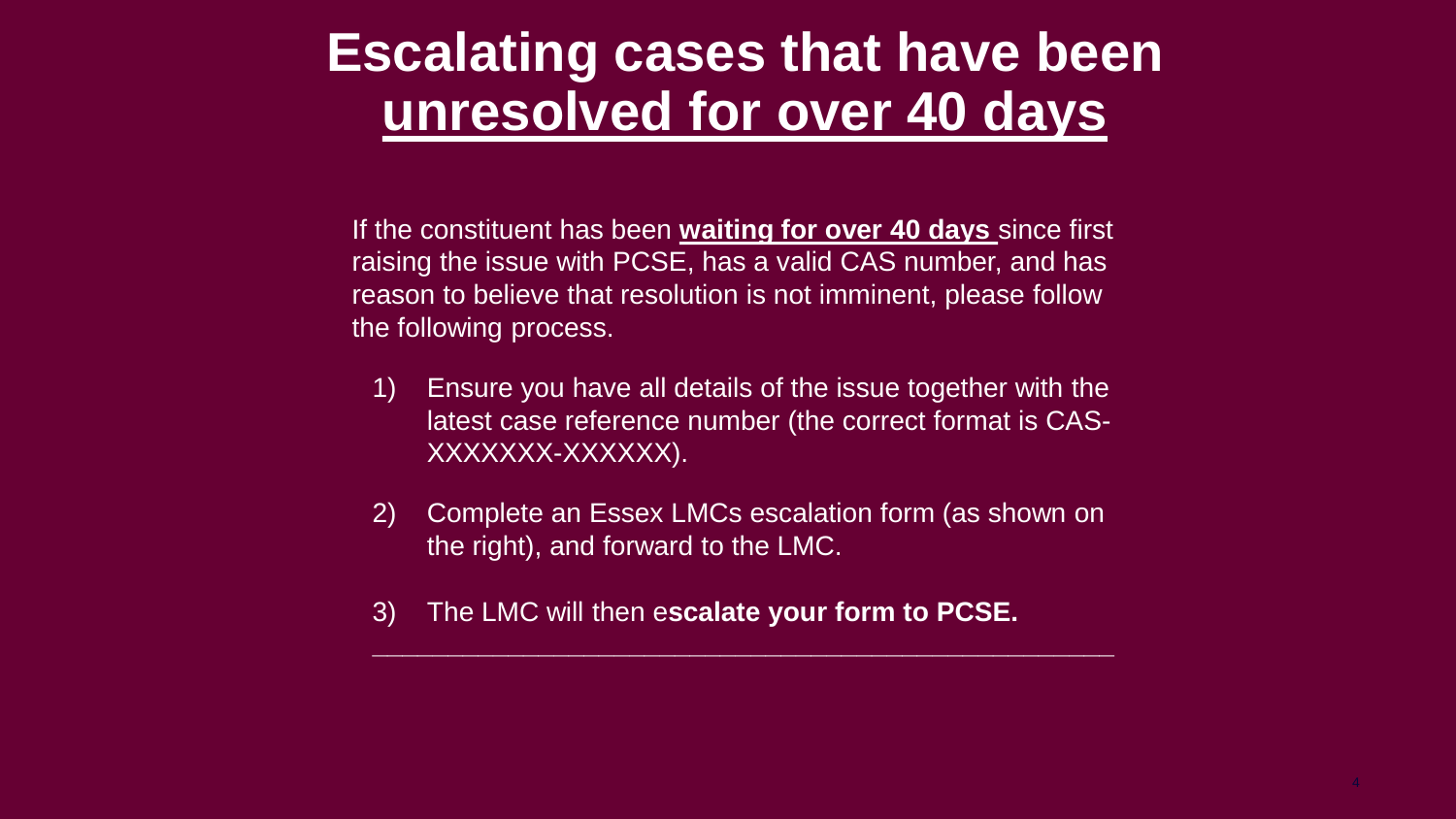### **What happens next?**

**When you have completed the escalation form, please send it to the LMC at: [karl@essexlmc.org.uk](mailto:karl@essexlmc.org.uk)**

**Your form will then be escalated to PCSE as a high priority and they will then respond back to the LMC confirming receipt of form with a new unique reference number allocated which should be used for all future correspondence.**

**During their investigation, PCSE may need to contact the LMC/practice for clarity of information or to request additional information. PCSE ask that if further clarity or information is required that a response is returned as soon as possible to enable them to resolve your concerns efficiently.**

**Usually, the PCSE target date to provide a resolution is within 40 days of receipt. However, due to the nature of the concerns raised, they understand that an urgent response is required. Therefore, your case will be prioritised to resolve ahead of this timescale and they aim to resolve this as quickly as possible. They do keep us updated about the progress of cases.**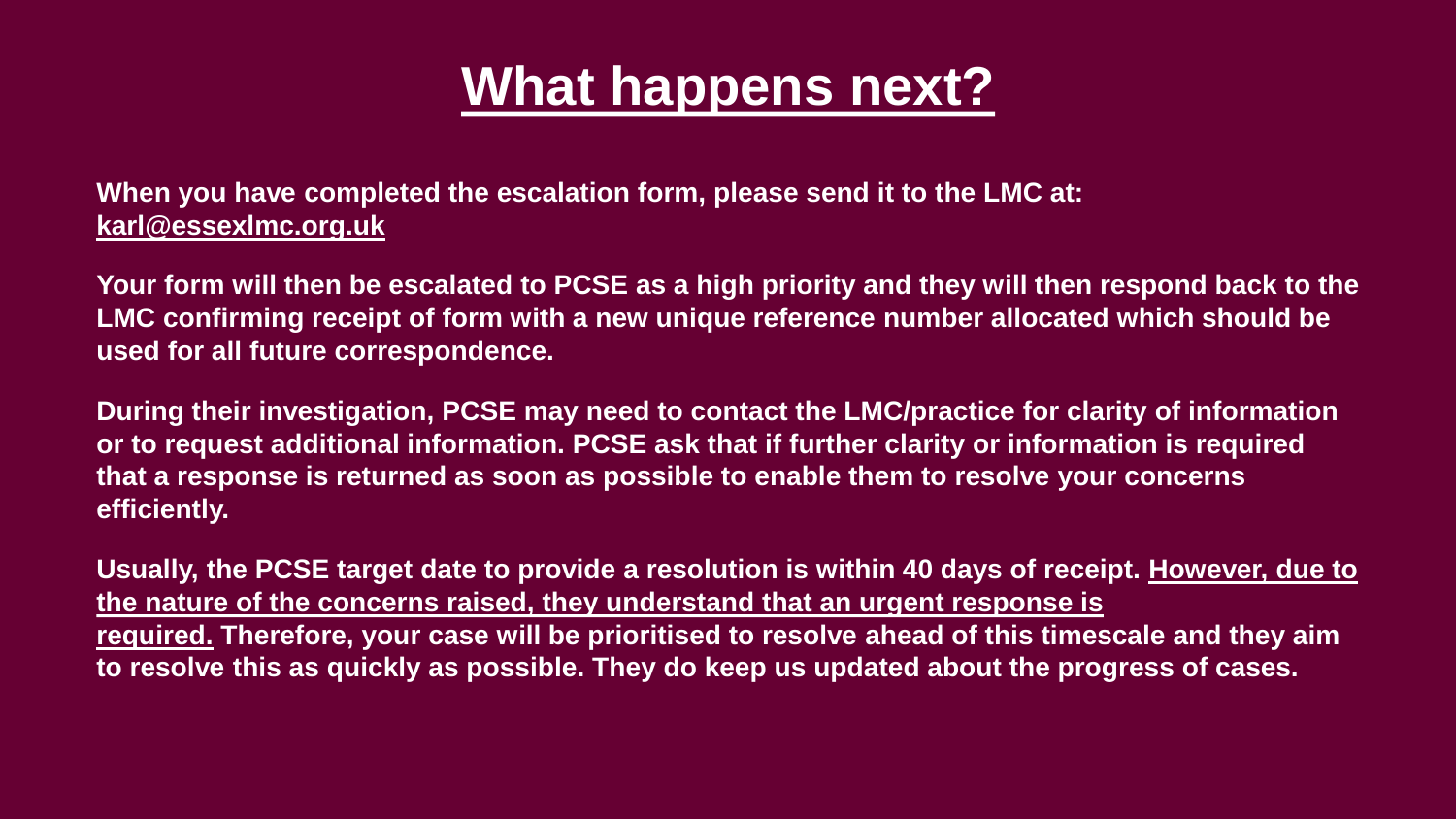## **Cases escalated by the LMC to date**

**Since March 8, 2022, Essex LMCs has raised 35 cases\* to PCSE for fifteen different practices. Below breaks down per month, the type of cases raised and resolution rates:**

| <b>Month</b>  | No. of<br><b>practices</b><br>cases<br>raised<br>for | <b>Total</b><br>cases<br>raised<br>to<br><b>PCSE</b> | <b>Payments</b><br>$***$ | <b>Pensions</b> | <b>MREs</b>    | <b>GP</b><br><b>Details</b> | No. of<br>cases<br>resolved | $%$ of<br>resolved<br>cases |
|---------------|------------------------------------------------------|------------------------------------------------------|--------------------------|-----------------|----------------|-----------------------------|-----------------------------|-----------------------------|
| <b>Mar 22</b> |                                                      | 13                                                   | $\overline{2}$           | 8               | 3              | $\overline{0}$              |                             | 54%                         |
| Apr 22        | $\overline{2}$                                       | $\overline{2}$                                       |                          | $\overline{0}$  | $\overline{0}$ |                             |                             | 50%                         |
| <b>May 22</b> | 6                                                    | 20                                                   | $\overline{0}$           | 6               | 14             | $\overline{0}$              | 0                           | $0\%$                       |
| <b>Total</b>  | 15                                                   | 35                                                   | 3                        | 14              | 17             |                             | 8                           | 23%                         |

*\*Number of cases escalated as at 31/05/2022.*

*\*\*Please note, for the three payment escalations above, we were able to help those practices affected receive a combined total of £127,186.67.*